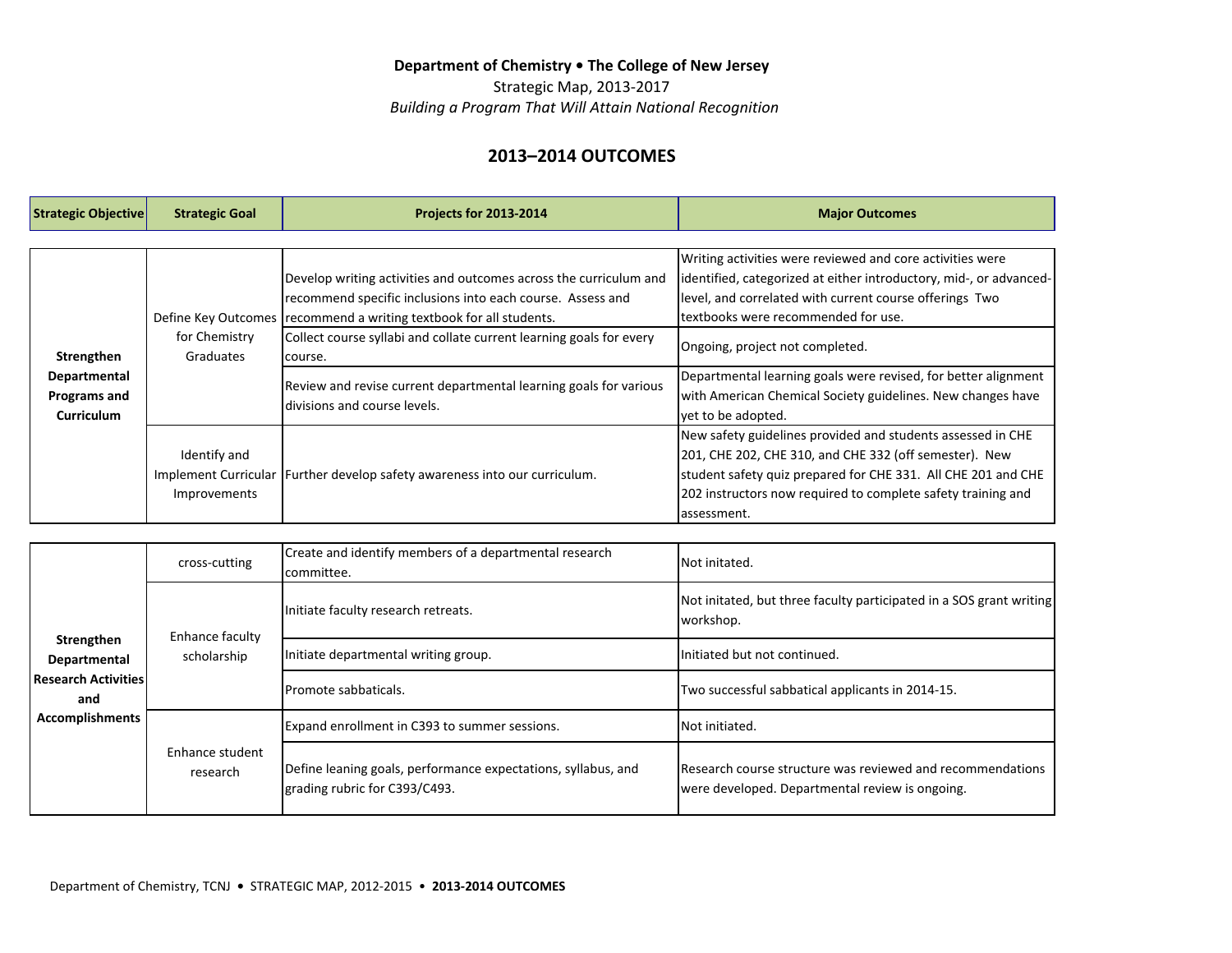### Department of Chemistry . The College of New Jersey

Strategic Map, 2013-2017  *Building a Program That Will Attain National Recognition*

# **2013–2014 OUTCOMES**

| <b>Strategic Objective</b>                | <b>Strategic Goal</b>                                                                                           | <b>Projects for 2013-2014</b>                                                                                                                                           | <b>Major Outcomes</b>                                                                                                                                                                                                                                                                                                                                                                                      |
|-------------------------------------------|-----------------------------------------------------------------------------------------------------------------|-------------------------------------------------------------------------------------------------------------------------------------------------------------------------|------------------------------------------------------------------------------------------------------------------------------------------------------------------------------------------------------------------------------------------------------------------------------------------------------------------------------------------------------------------------------------------------------------|
| Strengthen<br>Community and<br>Engagement | Strengthen<br>relationships with<br>external partners in<br>academia, industry,<br>government, and<br>community | Create a mechanism for increased communication to and<br>networking of alumni.                                                                                          | lAlumni list was obtained from Alumni Affairs. In collaboration<br>with Alumni Affairs, a networking event was organized for the<br>Dallas ACS meeting in Spring 2014. Linkedin and Facebook wre<br>used to connect with alumni. A Chemistry alumnus was speaker<br>for the May chemistry graduation ceremony. Through the TCNJ<br>Young Alumni Campaign, the Department increased ties to its<br>lalumni. |
|                                           |                                                                                                                 | Develop new name for seminar series, increase diversity of<br>speakers, better advertise to local companies and alumni.                                                 | New name changed to the TCNJ Chemistry Lecture Series.<br>Diversity increased by asking for divisional speaker<br>recommendations. Used Zimbra calendar to facilitate<br>scheduling. Advertising activities not initiated.                                                                                                                                                                                 |
|                                           | Develop a mechanism<br>to regularly review the<br>department                                                    | Complete guidelines and adopt annual faculty review. Compile data 2013. Faculty submissions received in May 2014. Materials<br>for departmental annual report(s).       | Content for submission and format adopted by faculty in Winter<br>were compiled into Annual Report format. Final revisions and<br>printing of the annual report underway.                                                                                                                                                                                                                                  |
|                                           | Update and clarify the<br>roles and<br>responsibilities of<br>departmental<br>members                           | Develop departmental administrative guidelines/by-laws.                                                                                                                 | Ongoing.                                                                                                                                                                                                                                                                                                                                                                                                   |
|                                           | quality space is<br>available                                                                                   | Improve our facilities Work with SoS and EYP to develop an optimal space enhancement<br>so that common high-   plan- Cross-cutting with all other strategic priorities. | Detailed plans of Chemistry Annex near completion. Inventory<br>of current instrumentation and chemicals performed and<br>completed Summer 2013. Related ELF purchases ongoing.                                                                                                                                                                                                                            |
|                                           |                                                                                                                 | Convert octagon room into student/faculty lounge.                                                                                                                       | Octagon room was converted into a student lounge in Spring<br>2014.                                                                                                                                                                                                                                                                                                                                        |